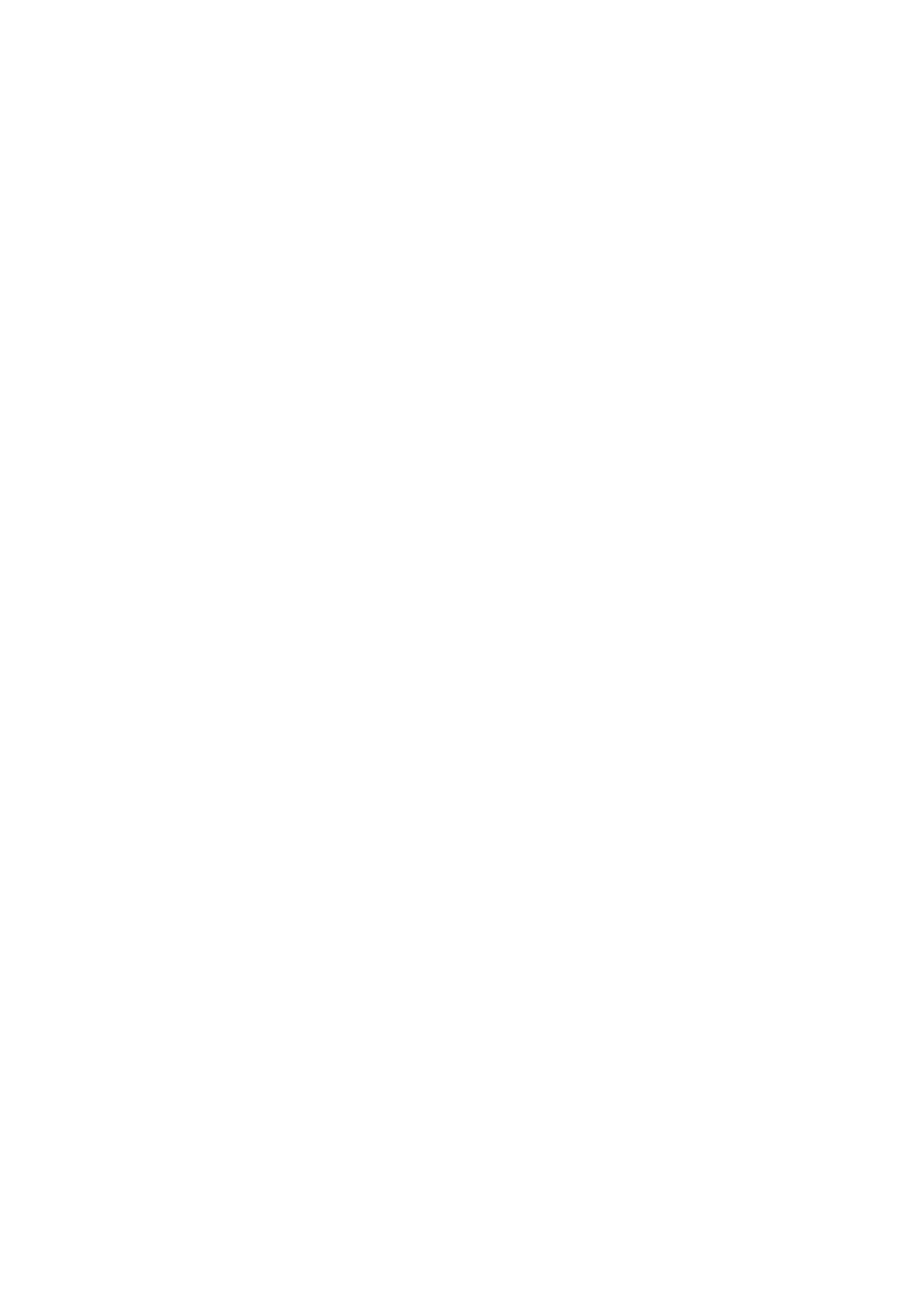## Rigidity estimate for two incompatible wells

Nirmalendu Chaudhuri and Stefan Müller Max Planck Institute for Mathematics in the Sciences Inselstr. 22-26, D-04103 Leipzig, Germany chaudhur@mis.mpg.de, sm@mis.mpg.de

February 18, 2003

## **1 Introduction**

Recently, Friesecke, James and Müller [8, 9] obtained the following interesting rigidity estimate in connection to their study in nonlinear plate theory.

**Theorem 1.** Let  $\Omega \subset \mathbb{R}^n$  be a bounded Lipschitz domain,  $n \geq 2$ . There exists a constant  $C(\Omega)$  with the property that for each  $u \in W^{1,2}(\Omega,\mathbb{R}^n)$ , there exists an associated rotation  $R \in SO(n)$ , such that

$$
\|\nabla u - R\|_{L^2(\Omega)} \le C(\Omega) \|\text{dist}(\nabla u, SO(n))\|_{L^2(\Omega)}.
$$
\n(1)

This generalizes a classical result of F. John [11] who derived an estimate of  $\|\nabla u - R\|_{L^2}$  in terms of  $\|\text{dist}(\nabla u, SO(n)\|_{L^\infty})$  for locally Bilipschitz maps u. In connection with mathematical models for materials undergoing solidsolid phase transformations [1, 2, 4, 7, 17], one is interested in deformations u whose gradient is close to a set  $K := \bigcup_{i=1}^{m} SO(n)U_i$ , which consists of several copies of  $SO(n)$  (so-called energy wells). Here we consider the twowell problem for two *strongly incompatible* wells. For further information on the two-well problem see [6, 15, 22]. Rigidity for a linearized version of the two-well problem is discussed in [5, 12]. We prove an estimate of the type (1) for two strongly incompatible wells.

**Theorem 2.** Let  $\Omega \subset \mathbb{R}^n$  be a bounded Lipschitz domain,  $n \geq 2$  and  $\sum_{i=1}^{n} (1 - \lambda_i) (1 - \det H/\lambda_i) > 0$ . There exists a positive constant  $C(\Omega, H)$  $K := SO(n) \cup SO(n) H$ , where  $H = \text{diag}(\lambda_1, \dots, \lambda_n)$ ,  $\lambda_i > 0$  such that with the following property. For each  $u \in W^{1,2}(\Omega, \mathbb{R}^n)$  there is an associated  $R := R(u, \Omega) \in K$  such that

$$
\|\nabla u - R\|_{L^2(\Omega)} \le C(\Omega, H) \|\text{dist}(\nabla u, K)\|_{L^2(\Omega)} . \tag{2}
$$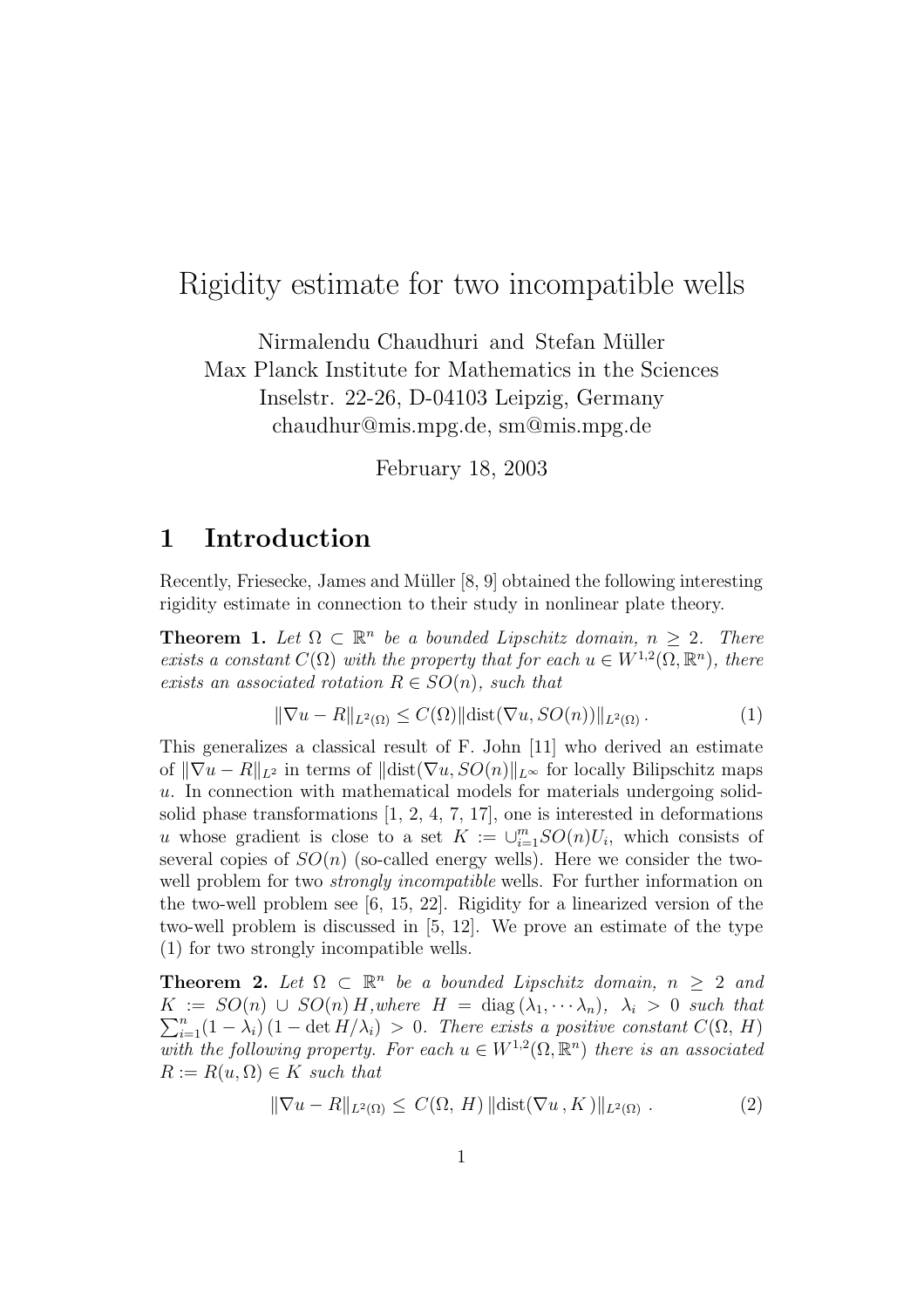Theorem 2 has interesting consequences for the scaling of the energy in thin martensitic films [3, 20] which will be discussed in a forthcoming paper.

## **2 Preliminary Results**

To prove Theorem 2, we need some preliminary lemmas. The first lemma is due to J. P. Matos [15] and concerns construction of smooth uniformly convex function, which have quadratic growth and whose gradient is the cofactor on the set  $K := SO(n) \cup SO(n)$  H.

**Lemma 1 (Matos [15]).** Let  $K := SO(n) \cup SO(n) H$ ,  $H = diag(\lambda_1, \dots, \lambda_n)$ ,  $\lambda_i > 0$ . Then there exits a smooth function  $W : \mathbb{R}^{n \times n} \to \mathbb{R}$ , which is uniformly convex and has quadratic growth and satisfies  $\nabla W = \nabla \det = \text{cof }$  in K, if and only if  $\sum_{i=1}^{n} (1 - \lambda_i) (1 - \det H/\lambda_i) > 0$ .

The following lemma is a version of the generalized Poincaré inequality, see Theorem 3.6.5 in [16].

**Lemma 2.**  $\Omega \subset \mathbb{R}^n$ ,  $n \geq 2$  be a bounded Lipschitz domain and  $0 < \delta \leq 1$ . Suppose that  $u \in W^{1,1}(\Omega)$  and  $\mathcal{L}^n (\{x \in \Omega : u(x) = 0\}) > \delta \mathcal{L}^n(\Omega)$ . Then there exists  $C(n, \delta, \Omega) > 0$  such that

$$
||u||_{L^{n/(n-1)}(\Omega)} \leq C(n,\delta,\Omega) ||\nabla u||_{L^{1}(\Omega)}.
$$

Next we state a variant of a lemma by Luckhaus [14] for bounded domains. This lemma is an important ingredient in the proof of our main Theorem.

**Lemma 3.** Let  $\Omega \subset \mathbb{R}^n$  be a bounded Lipschitz domain,  $n \geq 2$  and let  $\chi : \Omega \to \{0, 1\}$  be a characteristic function. Then there exists a constant  $C(\Omega) > 0$ , such that for any  $u \in W^{1,2}(\Omega)$ 

$$
\min\left(\int_{\Omega} \chi, \int_{\Omega} 1 - \chi\right) \le 16 \int_{\Omega} |u - \chi|^2 + C(\Omega) \left(\int_{\Omega} |u - \chi|^2 \int_{\Omega} |\nabla u|^2\right)^{n/2(n-1)}
$$

**Proof.** Let  $u \in W^{1,2}(\Omega)$  and let  $A := \{x \in \Omega : u(x) \leq 1/2\}$ . Suppose first that  $\mathcal{L}^n(A) \geq 1/2 \mathcal{L}^n(\Omega)$ . Define,  $E := \{x \in \Omega : \chi = 1\}$  and  $E_u :=$  ${x \in E : u \geq 3/4}$ . On  $E \backslash E_u$  the inequality  $u < 3/4$  implies  $4 |u - \chi| \geq \chi$ and hence

$$
\int_{\Omega} \chi = \int_{E_u} \chi + \int_{E \setminus E_u} \chi \le \int_{E_u} \chi + 16 \int_{\Omega} |u - \chi|^2.
$$
 (3)

.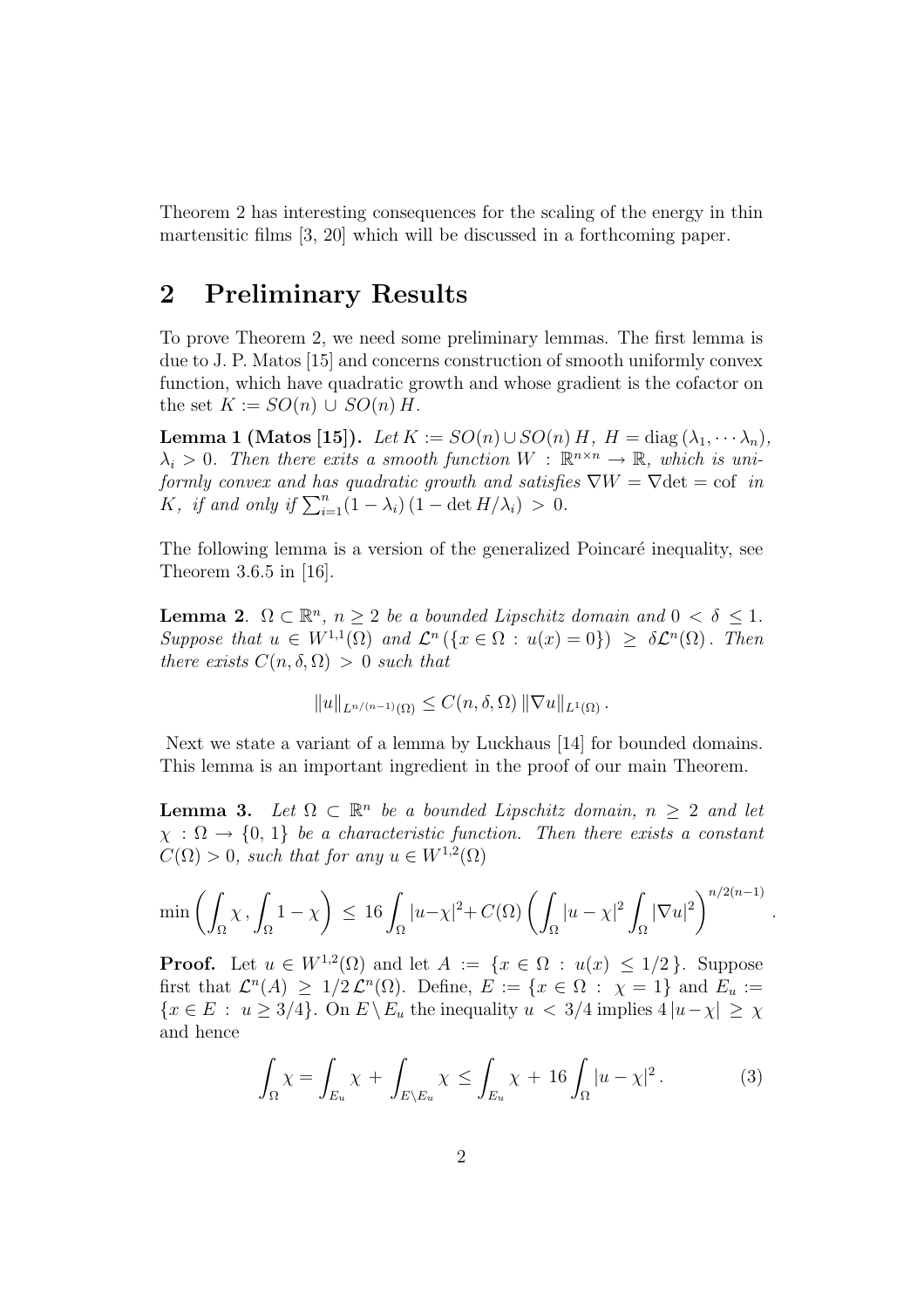To estimate the integral  $\int$ *Eu*  $\chi$ , we define the function  $\psi : \Omega \to \mathbb{R}$  by

$$
\psi(x) := \left(u(x) - \frac{1}{2}\right)_+ \wedge \frac{1}{4},
$$

where  $a \wedge b := \min(a, b)$  and  $a_+ := \max(a, 0)$ . Observe that  $\nabla \psi \equiv 0$  on  ${x \in \Omega : u(x) \geq 3/4} \cup A$  and  $\psi = 0$  on A. Hence by Lemma 2, we have

$$
\int_{E_u} \chi = \mathcal{L}^n(E_u)
$$
\n
$$
= 4^{n/(n-1)} \int_{E_u} |\psi|^{n/(n-1)} dx
$$
\n
$$
\leq 4^{n/(n-1)} \int_{\Omega} |\psi|^{n/(n-1)} dx
$$
\n
$$
\leq C \left( \int_{\Omega} |\nabla \psi| \right)^{n/(n-1)} dx
$$
\n
$$
= C \left( \int_{\{1/2 \leq u \leq 3/4\}} |\nabla u| dx \right)^{n/(n-1)}
$$
\n
$$
\leq C \left( \mathcal{L}^n(\{1/2 \leq u \leq 3/4\}) \int_{\Omega} |\nabla u|^2 \right)^{n/2(n-1)}
$$
\n
$$
\leq 4^{n/(n-1)} C \left( \int_{\Omega} |u - \chi|^2 \int_{\Omega} |\nabla u|^2 \right)^{n/2(n-1)} .
$$
\n(4)

Hence for the case  $\mathcal{L}^n(A) \geq 1/2 \mathcal{L}^n(\Omega)$  we obtain from (3) and (4)

$$
\int_{\Omega} \chi \le 16 \int_{\Omega} |u - \chi|^2 + C \left( \int_{\Omega} |u - \chi|^2 \int_{\Omega} |\nabla u|^2 \right)^{n/2(n-1)}.
$$
 (5)

If  $\mathcal{L}^n(A) < 1/2 \mathcal{L}^n(\Omega)$ , it suffices to replace u by  $1 - u$  and  $\chi$  by  $1 - \chi$ .  $\Box$ 

**Lemma 4.** Let  $\Omega \subset \mathbb{R}^n$ ,  $n \geq 2$  be a bounded Lipschitz domain and let  $K_1$ ,  $K_2$  be compact disjoint subsets of  $\mathbb{R}^{n \times n}$ . Define,  $d_P(\cdot) := \text{dist}(\cdot, P)$  and  $K := K_1 \cup K_2$ . Then there exists a constant  $C := C(K_1, K_2, \Omega) > 0$ , such that for any  $w \in W^{2,2}(\Omega, \mathbb{R}^n)$ 

$$
\min\left(\int_{\Omega} d_{K_1}^2(\nabla w), \int_{\Omega} d_{K_2}^2(\nabla w)\right) \le C\left(\int_{\Omega} d_K^2(\nabla w) \int_{\Omega} |\nabla^2 w|^2\right)^{n/2(n-1)} + C\int_{\Omega} d_K^2(\nabla w).
$$
\n(6)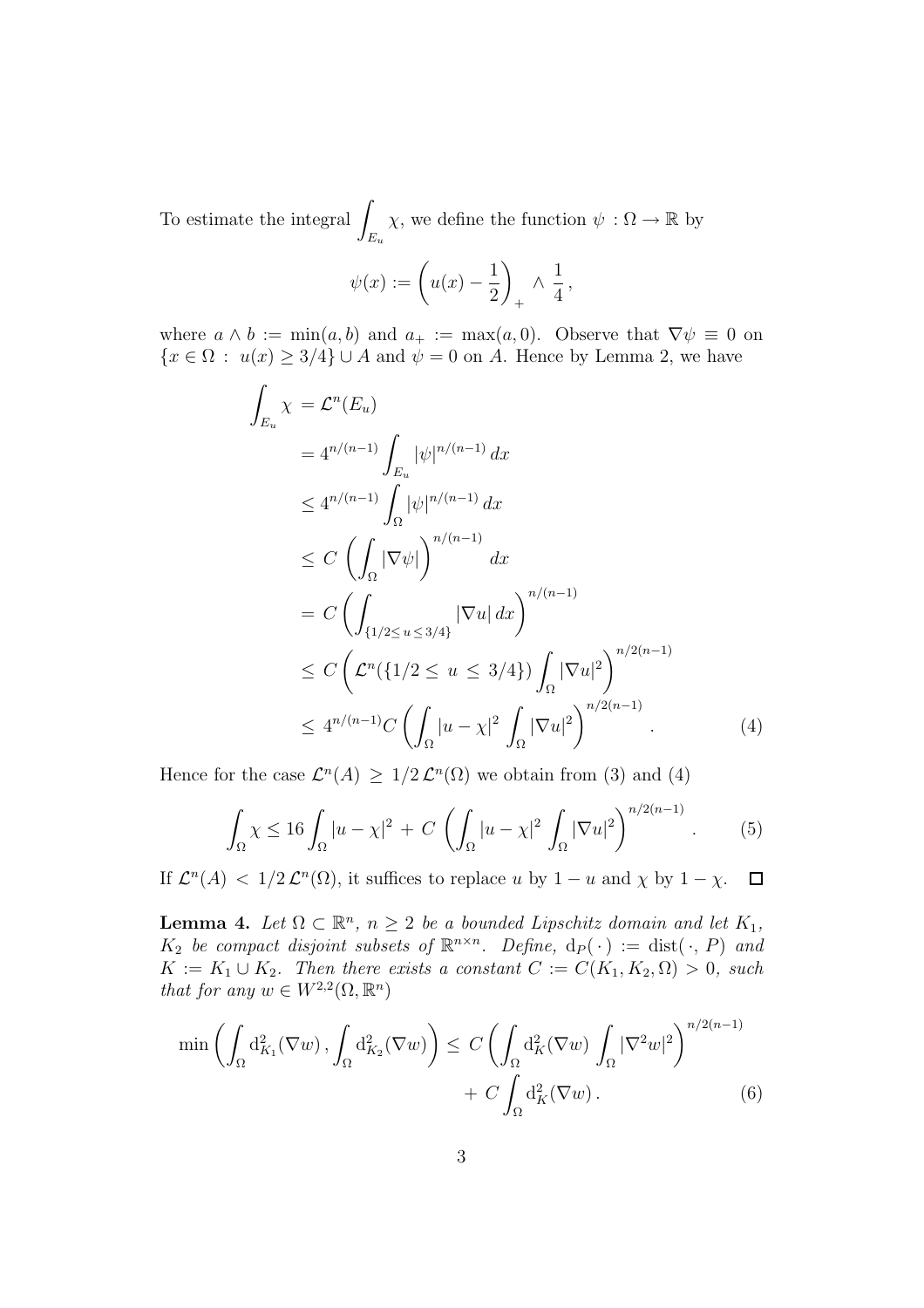**Proof.** Let  $f : \mathbb{R}^{n \times n} \to [0, 1]$  be the Lipschitz function defined by

$$
f(F) := \frac{\text{dist}(F, K_1)}{\text{dist}(F, K_1) + \text{dist}(F, K_2)}.
$$

Then  $f = 0$  in  $K_1$  and  $f = 1$  in  $K_2$ . Let  $u \in W^{1,2}(\Omega)$  and let  $\chi$  be a characteristic function on  $\Omega$ . Then by Lemma 3, we have

$$
\int_{\Omega} d^{2}(u, \{0\}) \bigwedge \int_{\Omega} d^{2}(u, \{1\}) = \int_{\Omega} |u|^{2} \bigwedge \int_{\Omega} |u - 1|^{2}
$$
\n
$$
= \int_{\Omega} |u - \chi + \chi|^{2} \bigwedge \int_{\Omega} |u - \chi + \chi - 1|^{2}
$$
\n
$$
\leq 2 \int_{\Omega} (|u - \chi|^{2} + |\chi|) \bigwedge \int_{\Omega} (|u - \chi|^{2} + |\chi - 1|)
$$
\n
$$
= 2 \left[ \int_{\Omega} |u - \chi|^{2} + \min \left( \int_{\Omega} \chi, \int_{\Omega} 1 - \chi \right) \right]
$$
\n
$$
\leq 2 \int_{\Omega} |u - \chi|^{2} + 16 \int_{\Omega} |u - \chi|^{2}
$$
\n
$$
+ C(\Omega) \left( \int_{\Omega} |u - \chi|^{2} \int_{\Omega} |\nabla u|^{2} \right)^{n/2(n-1)} (7)
$$

Let  $w \in W^{2,2}(\Omega,\mathbb{R}^n)$ , define  $u : \Omega \to \mathbb{R}$  by  $u(x) := f(\nabla w(x))$ . Since f is Lipschitz,  $u \in W^{1,2}(\Omega)$ . Define,

$$
\chi(x) := \begin{cases} 0, & \text{if } u(x) \le 1/2 \\ 1, & \text{if } u(x) > 1/2 \end{cases}
$$

Hence dist $(u(x), \{0, 1\}) = |u(x) - \chi(x)|$ . Now observe that for any  $F \in$  $\mathbb{R}^{n \times n}$ , dist $(f(F), \{0, 1\}) = \text{dist}(f(F), f(K)) \leq \text{Lip}(f) \text{dist}(F, K)$ . Let  $M :=$  $\max(\text{diam}(K), |K|_{\infty}), |K|_{\infty} := \max_{K} |F|, B(0, M) := \{F \in \mathbb{R}^{n \times n} : |F| \leq$ M} and  $C = C(K_1, K_2) := \sup_{B(0, 2M)} [\text{dist}(F, K_1) + \text{dist}(F, K_2)].$  Then on  $B(0, 2M)$ , dist( $\cdot$ ,  $K_1$ )  $\leq C f$  and dist( $\cdot$ ,  $K_2$ )  $\leq C(1-f)$ . Note that for  $|F| \geq 2 M$ ,  $dist(F, K) \geq M$  and hence  $dist(F, K_i) \leq 2 dist(F, K)$   $i = 1, 2$ . Therefore by taking  $u = f(\nabla w)$ ,  $w \in W^{2,2}(\Omega, \mathbb{R}^n)$ , we obtain

$$
\int_{\Omega} d_{K_1}^2(\nabla w) = \int_{\{x \in \Omega : |\nabla w(x)| \le 2M\}} d_{K_1}^2(\nabla w) + \int_{\{x \in \Omega : |\nabla w(x)| > 2M\}} d_{K_1}^2(\nabla w)
$$
\n
$$
\le C \int_{\{x \in \Omega : |\nabla w(x)| \le 2M\}} |f(\nabla w)|^2 + 4 \int_{\{x \in \Omega : |\nabla w(x)| > 2M\}} d_K^2(\nabla w)
$$
\n
$$
\le C \int_{\Omega} |u|^2 + 4 \int_{\Omega} d_K^2(\nabla w).
$$
\n(8)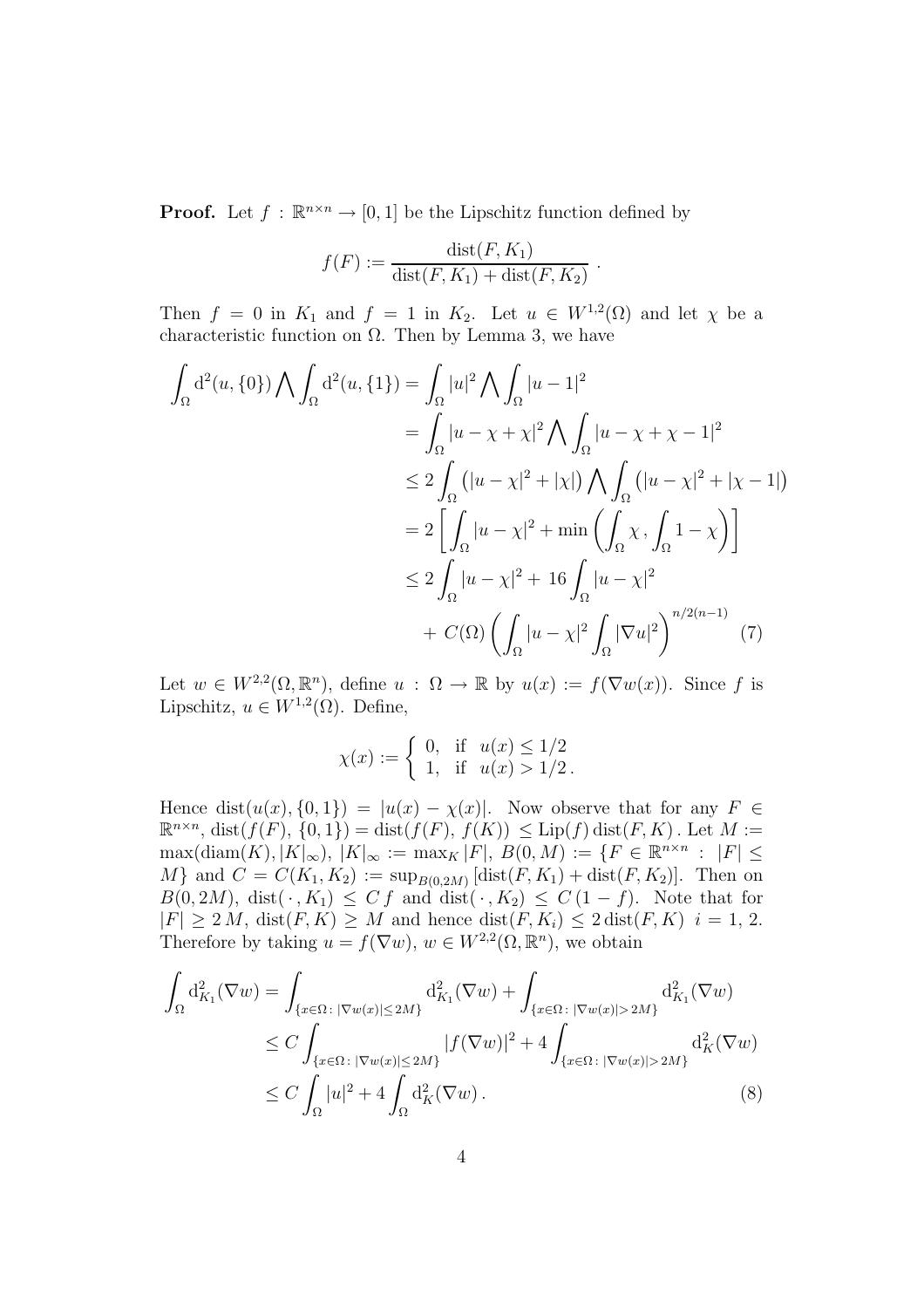Similarly, we obtain

$$
\int_{\Omega} d_{K_2}^2(\nabla w) \le C \int_{\Omega} |1 - u|^2 + 4 \int_{\Omega} d_K^2(\nabla w). \tag{9}
$$

 $\Box$ 

Hence the lemma follows from  $(7)-(9)$ .

**Remark 5.** One easily sees that the best constant  $C$  in Lemma  $\ddot{A}$  is invariant under uniform scaling and translation of the domain.

### **3 The Rigidity Theorem**

We begin with an interior estimate.

**Theorem 3.1.** Let  $\Omega \subset \mathbb{R}^n$  be a bounded Lipschitz domain,  $n \geq 2$ , and  $U \subset\subset \Omega$ . Let  $K := SO(n) \cup SO(n)$  H, where  $H = \text{diag}(\lambda_1, \dots, \lambda_n)$ ,  $\lambda_i > 0$ is such that  $\sum_{i=1}^{n} (1 - \lambda_i)(1 - \det H/\lambda_i) > 0$ . Then there exists a positive constant  $C(U, \Omega, H)$  with the following property. For each  $u \in W^{1,2}(\Omega, \mathbb{R}^n)$ there is an associated  $R \in K$  such that

$$
\|\nabla u - R\|_{L^2(U)} \le C(U, \Omega, H) \|\text{dist}(\nabla u, K)\|_{L^2(\Omega)} . \tag{10}
$$

**Proof.** First we note that,  $|K|_{\infty} := \max_{F \in K} |F| = \max \left( \sqrt{n}, \left( \sum_{i=1}^{n} \lambda_i^2 \right)^{1/2} \right)$ . Throughout this proof  $C$  is a generic absolute constant depending only on n, the  $\lambda_i$ ,  $\Omega$  and U. Its value can vary from line to line, but each line is valid with  $C$  being a pure positive number. By a truncation argument, see Proposition A.1 in [9] it is enough to prove the inequality (10) for maps with  $\|\nabla u\|_{L^{\infty}(\Omega)} \leq M$ , for some constant M depending only on  $\Omega$  and the set K. To see this, first observe that  $|F| \leq 2 \text{ dist}(F, K)$  if  $|F| \geq 2 |K|_{\infty}$ . Hence by Proposition A.1 in [9] applied with  $\lambda = 4 |K|_{\infty}$ , for each  $u \in W^{1,2}(\Omega, \mathbb{R}^n)$ there exists a map  $v \in W^{1,\infty}(\Omega,\mathbb{R}^n)$  satisfying

$$
\|\nabla v\|_{L^{\infty}(\Omega)} \le 4C|K|_{\infty} := M,
$$

$$
\|\nabla v - \nabla u\|_{L^2(\Omega)}^2 \le C \int_{\{x \in \Omega : |\nabla u(x)| > 2|K\|_{\infty}\}} |\nabla u|^2 dx
$$
  

$$
\le 4C \int_{\Omega} \text{dist}^2(\nabla u, K) dx.
$$

This in particular implies that  $\|\text{dist}(\nabla v, K)\|_{L^2(\Omega)} \leq (2\sqrt{C}+1)\|\text{dist}(\nabla u, K)\|_{L^2(\Omega)}$ . Hence, if we prove the inequality (10) for v the assertion for u follows by the triangle inequality.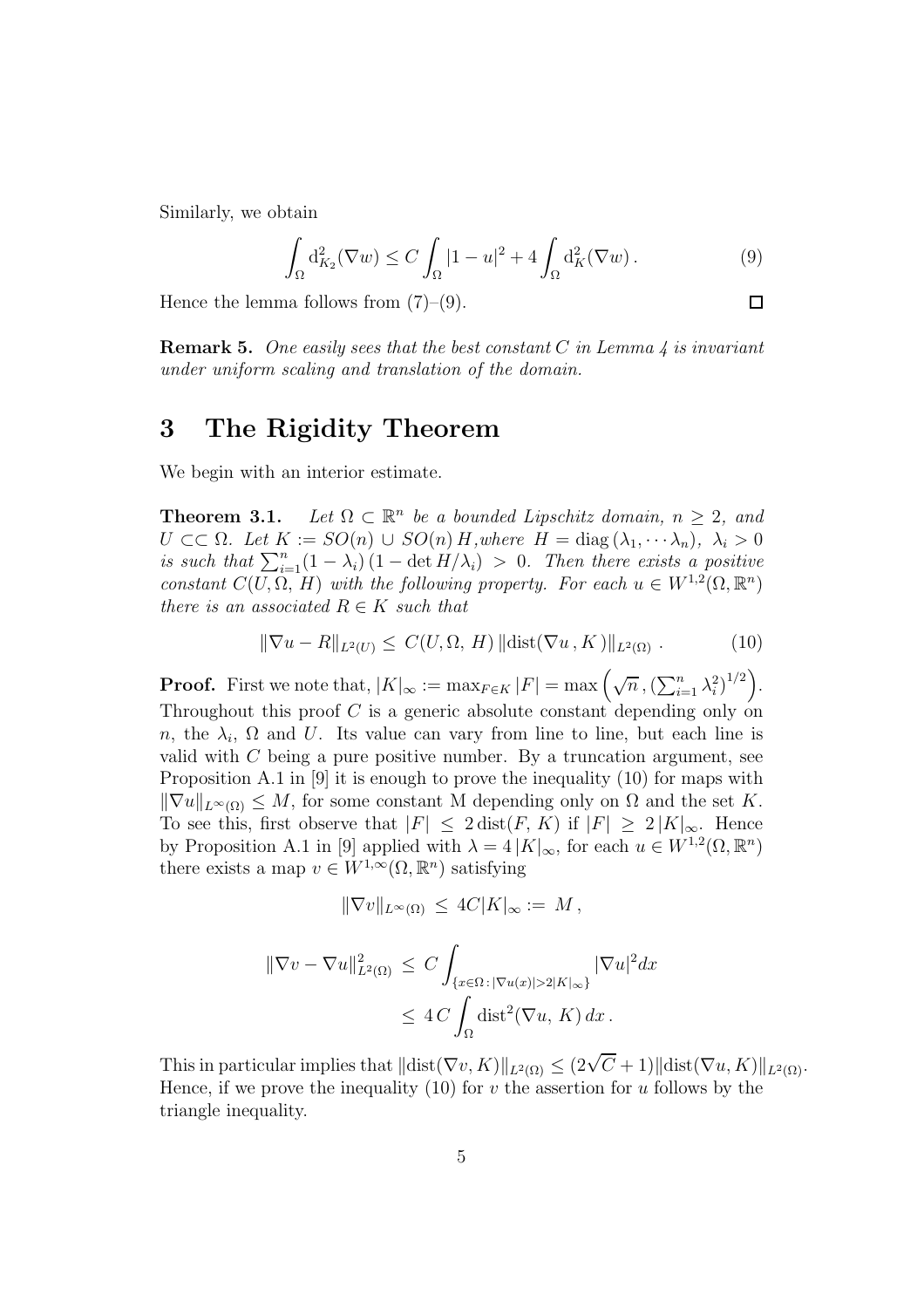#### **Step 1. Elliptic estimate:**

Let

$$
\epsilon := \|\text{dist}(\nabla u, K)\|_{L^2(\Omega)}\,. \tag{11}
$$

Without loss of generality we may assume  $\epsilon \leq 1$ . By Lemma 1, there exists a smooth function  $W : \mathbb{R}^{n \times n} \to \mathbb{R}$  such that W is uniformly convex and satisfies  $|\nabla W(F)| \leq C(1+|F|), |\nabla^2 W(F)| \leq C$  for all  $F \in \mathbb{R}^{n \times n}$  and  $\nabla W = \text{cof}$  on  $K = SO(n) \cup SO(n)H$ . Define  $A : \mathbb{R}^{n \times n} \to \mathbb{R}^{n \times n}$  by  $A := \nabla W$ . Then A is a uniformly monotone vector field, i.e.  $A(F) - A(G)$ :  $F-G \geq C |F-G|^2$ , where  $A : B := \text{tr}(A^t B)$ . Now define  $f : \mathbb{R}^{n \times n} \to \mathbb{R}^{n \times n}$ by

$$
f(F) := \operatorname{cof}(F) - A(F).
$$

Since  $f = 0$  on K and div cof $\nabla u = 0$  (where div is taken by rows) we obtain

$$
-\operatorname{div} A(\nabla u) = \operatorname{div} f(\nabla u)
$$
\n(12)

and

$$
|f(F)|^2 \le C \operatorname{dist}^2(F, K) \quad \text{whenever} \quad |F| \le M. \tag{13}
$$

Let  $w \in W^{1,2}(\Omega, \mathbb{R}^n)$  be a solution to,

$$
\begin{cases} \operatorname{div} A(\nabla w) = 0 & \text{in } \Omega, \\ w = u, \text{ on } \partial \Omega. \end{cases}
$$
 (14)

To see that (14) has a solution it suffices to minimize  $v \mapsto \int W(\nabla v)$  subject to  $v = u$  on  $\partial \Omega$ . By the standard elliptic regularity (see e.g. Theorem 1.1, Chapter II in [10]),  $w \in W^{2,2}_{loc}(\Omega, \mathbb{R}^n)$  and for each  $x \in \Omega, 0 < r < \frac{1}{2}$  $rac{1}{2}$  dist $(x, \partial\Omega)$ , we have

$$
\int_{B(x,r)} |\nabla^2 w|^2 dx \le \frac{C}{r^2} \int_{B(x,2r)} |\nabla w|^2 dx.
$$
 (15)

.

Let  $z := u - w$ , then  $z = 0$  on  $\partial\Omega$ . Since

$$
-[\text{div}\,A(\nabla u) - A(\nabla w)] = \text{div}\,f(\nabla u) \text{ in } \Omega,
$$

we obtain, by testing with  $z = u - w$ 

$$
\int_{\Omega} A(\nabla u) - A(\nabla w) : \nabla u - \nabla w \, dx = \int_{\Omega} f(\nabla u) : \nabla w - \nabla u \, dx
$$

$$
\leq \left( \int_{\Omega} |f(\nabla u)|^2 \, dx \int_{\Omega} |\nabla u - \nabla w|^2 \, dx \right)^{1/2}
$$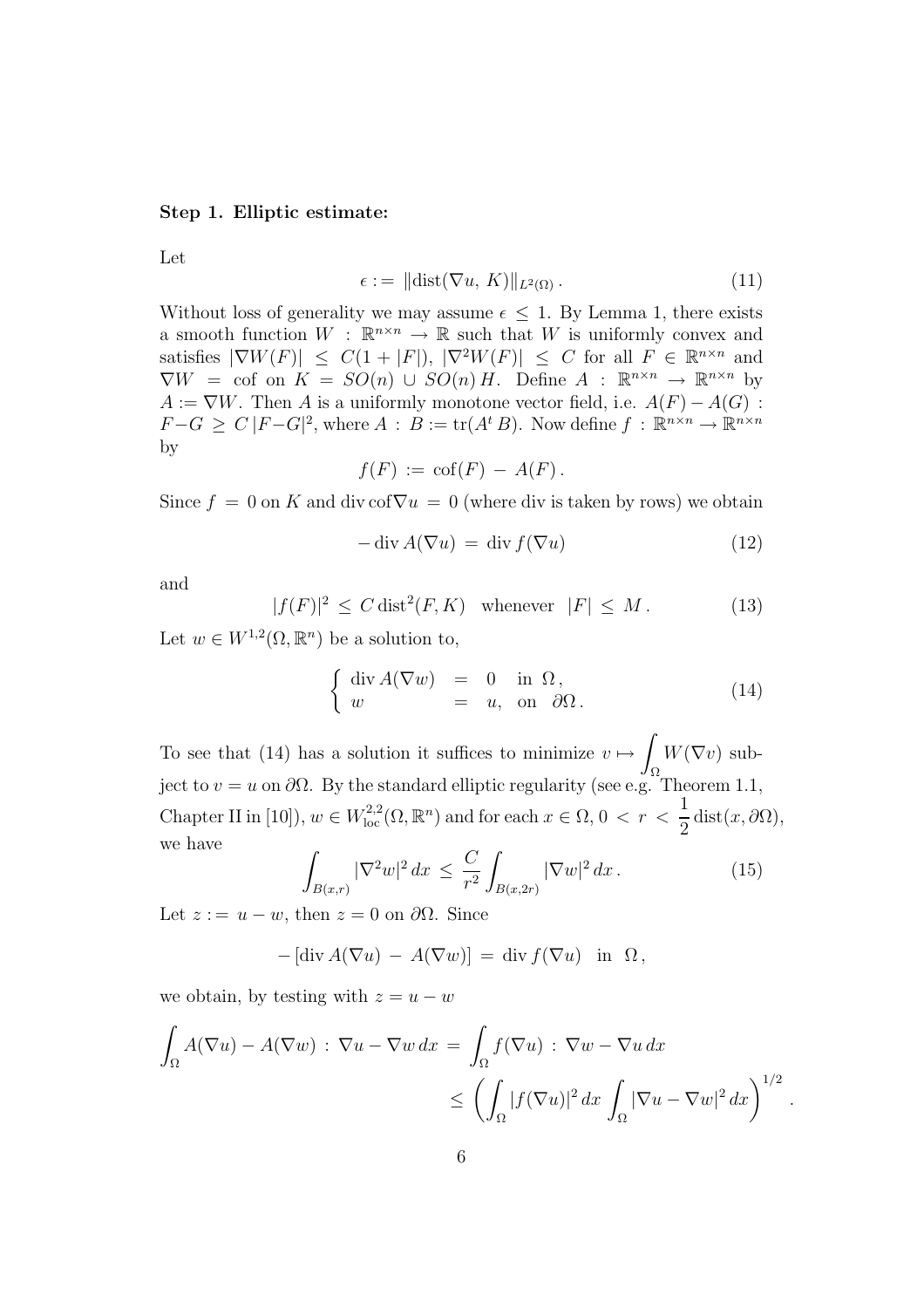By monotonicity we have

$$
\int_{\Omega} |\nabla u - \nabla w|^2 dx \le C \int_{\Omega} |f(\nabla u)|^2 dx
$$
  
\n
$$
\le C \int_{\Omega} \text{dist}^2(\nabla u, K) dx
$$
  
\n
$$
= C \epsilon^2.
$$
\n(16)

Therefore it is enough to prove that there exists  $R \in K$ , such that

$$
\int_{\Omega} |\nabla w - R|^2 dx \le C \epsilon^2.
$$
 (17)

#### **Step 2. Estimates in measure:**

Let us define  $E := \{x \in \Omega : dist(\nabla w(x), SO(n)H) \le \rho\}$ , where  $2\rho :=$  $dist(SO(n), SO(n)H)$ . Therefore  $dist(\nabla w(x), SO(n)) \geq \rho$  on the set E and dist( $\nabla w(x), SO(n)$ )  $\leq C$  dist( $\nabla w(x), K$ ) in  $\Omega \setminus E$ . If  $\mathcal{L}^n(E) = 0$ , then by Theorem 1 ( Theorem 3.1 in [9]), there exists  $R \in SO(n)$  satisfying (17) and hence we are done in this case. Let  $U$  be a relatively compact subset of  $\Omega$ . If  $\mathcal{L}^n(E \cap U) = 0$ , trivially we obtain (10) and hence we assume  $\mathcal{L}^n(E \cap U) > 0$ . Choose  $0 < s_0 < 1/2$ , let  $\alpha_n$  be the volume of the unit ball in  $\mathbb{R}^n$  and let  $\delta = \delta(U) := 1/3 \text{ dist}(U, \partial \Omega)$ . From (15) and (16) we obtain

$$
\int_{U} |\nabla^{2}w|^{2} \leq C(\delta,\Omega) \int_{\Omega} |\nabla w|^{2} \leq C(\delta,\Omega) \int_{\Omega} \left( |K|_{\infty}^{2} + \text{dist}^{2}(\nabla w, K) \right) \leq C(\delta,\Omega,K).
$$

Let  $K_1 := SO(n)$ ,  $K_2 := SO(n)$  H and  $d_P(\cdot) := dist(\cdot)$ . Therefore by Lemma 4, we have

$$
\mathcal{L}^n(E \cap U) \bigwedge \mathcal{L}^n(U \setminus E) \leq \frac{1}{\rho^2} \left( \int_U \mathrm{d}_{K_1}^2(\nabla w) \bigwedge \int_U \mathrm{d}_{K_2}^2(\nabla w) \right)
$$
  
\n
$$
\leq C(n, U, K) \left[ \epsilon^2 + \left( \epsilon^2 \int_U |\nabla^2 w|^2 \right)^{n/2(n-1)} \right]
$$
  
\n
$$
\leq C(n, \delta, U, \Omega, K) \epsilon^{n/(n-1)}
$$
  
\n
$$
\leq \begin{cases} \alpha_n s_0 \, \delta^n, & \text{if } \epsilon \leq \epsilon_0 \\ (\alpha_n s_0/C)^{-(n-2)/n} \, \delta^{2-n} \, \epsilon^2, & \text{if } \epsilon \geq \epsilon_0, \end{cases}
$$
\n(18)

where  $\epsilon_0 := (\alpha_n s_0/C)^{(n-1)/n} \delta^{n-1}$ . If  $\epsilon \geq \epsilon_0$ , then we have a bound for  $\int_U d_{K_1}^2(\nabla w)$  or  $\int_U d_{K_2}^2(\nabla w)$  with the optimal scaling  $\epsilon^2$  and hence the assertion follows from Theorem 1. Therefore, suppose  $\epsilon \leq \epsilon_0$  and hence either  $\mathcal{L}^n(E \cap U)$  or  $\mathcal{L}^n(U \setminus E)$  is small.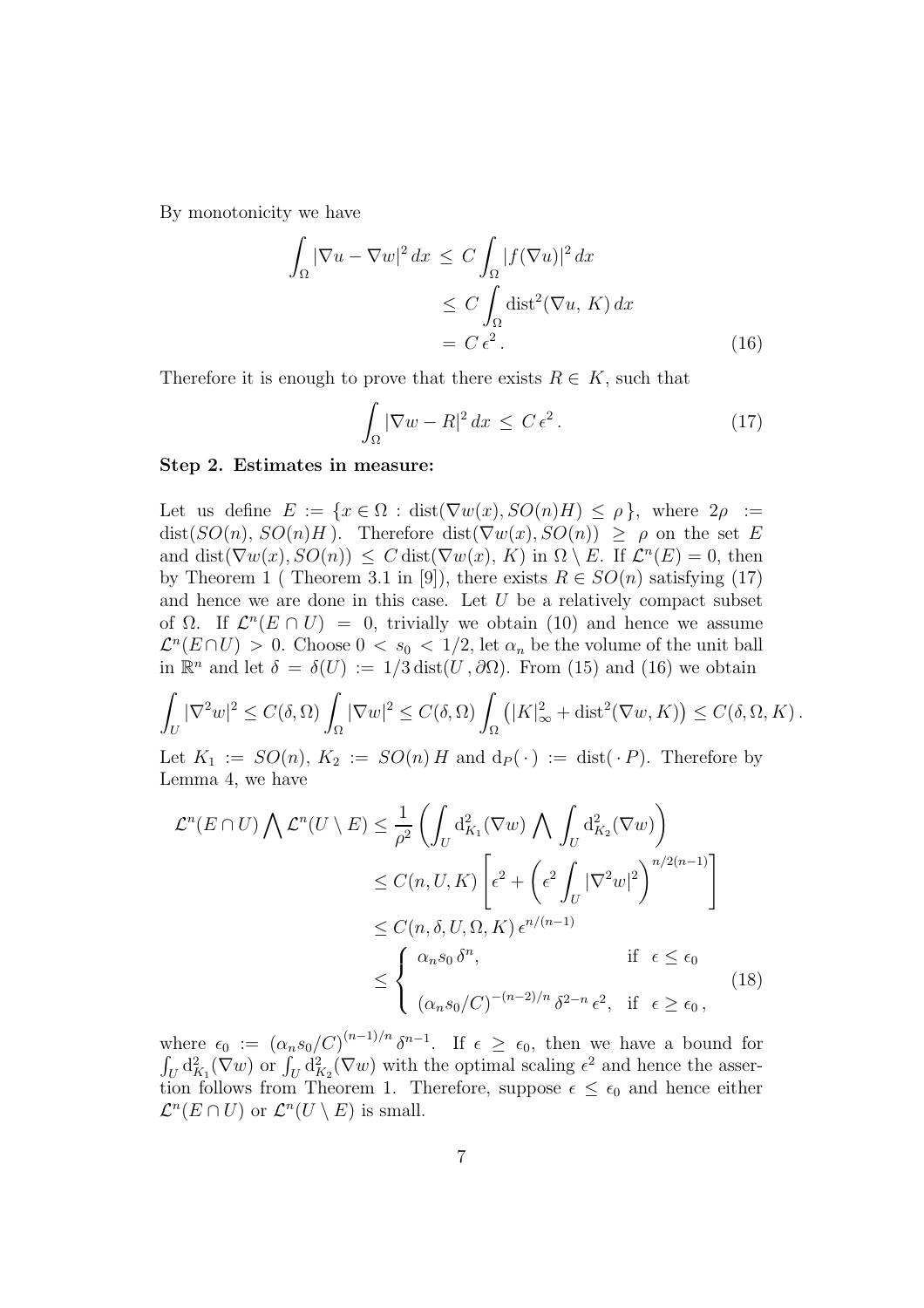#### **Step 3. Covering argument and the final estimate:**

Let us first assume that  $\mathcal{L}^n(E \cap U) \leq \alpha_n s_0 \delta^n$ . In this case we will prove that there exists a constant C, depending only on  $n$ ,  $\Omega$  and K, such that

$$
\mathcal{L}^n(E \cap U) \le C \int_{\Omega} \text{dist}^2(\nabla w(x), K) \, dx. \tag{19}
$$

By  $\oint$  $\int_E f \, dx$  we denote the mean value  $(\mathcal{L}^n(E))^{-1} \int_E f \, dx$ . Let  $M$  be the *Hardy maximal operator* defined by

$$
Mf(x) := \sup_{0 < r < \infty} \int_{B(x,r)} |f| \, dx \, .
$$

Let  $x \in \Omega$  and  $0 \lt r \lt$ 1  $\frac{1}{2}$ dist $(x, \partial \Omega)$  and  $B(x, r) \subset \Omega$ , be the ball of radius r, centered at x. Then by Remark 5 there exists  $C := C(n, K) > 0$ , such that

$$
C \int_{B(x,r)} d_{K_1}^2(\nabla w) \bigwedge \int_{B(x,r)} d_{K_2}^2(\nabla w) \le \left( \int_{B(x,r)} d_K^2(\nabla w) \int_{B(x,r)} |\nabla^2 w|^2 \right)^{n/2(n-1)} + \int_{B(x,r)} d_K^2(\nabla w) . \tag{20}
$$

Substituting (15) in (20) and dividing both sides by  $\mathcal{L}^n(B(x,r))$ , we obtain

$$
C \int_{B(x,r)} d_{K_1}^2(\nabla w) \bigwedge \int_{B(x,r)} d_{K_2}^2(\nabla w) \le \left( \int_{B(x,r)} d_K^2(\nabla w) \int_{B(x,2r)} |\nabla w|^2 \right)^{n/2(n-1)} + \int_{B(x,r)} d_K^2(\nabla w) \le \left( M(|\nabla w|^2)(x) \int_{B(x,r)} d_K^2(\nabla w) \right)^{n/2(n-1)} + \int_{B(x,r)} d_K^2(\nabla w)
$$
(21)

Here and in the following we extend  $|\nabla w|^2$  by zero outside  $\Omega$ . Define the set  $A_{\infty}$  : =  $\{x \in \Omega : M(|\nabla w|^2(x)) \ge R^2\}$ , where  $R := 2\sqrt{2}|K|_{\infty}$ . We claim  $A_{\infty} \subset \{x \in \Omega : M(\text{dist}^2(\nabla w(x), K)) \ge R^2/10\}$ . Indeed observe that for each  $x \in \Omega$ ,  $|\nabla w(x)|^2 \leq \left(|\nabla w(x)|^2 - \frac{R^2}{2}\right)$  $\setminus$ +  $+$  $R^2$ 2 and hence  $M(|\nabla w(x)|^2) \leq M\left(|\nabla w(x)|^2 - \frac{R^2}{2}\right)$ 2  $\setminus$ +  $+$  $R^2$  $\frac{c}{2}$ . Therefore, for each  $x \in A_{\infty}$ ,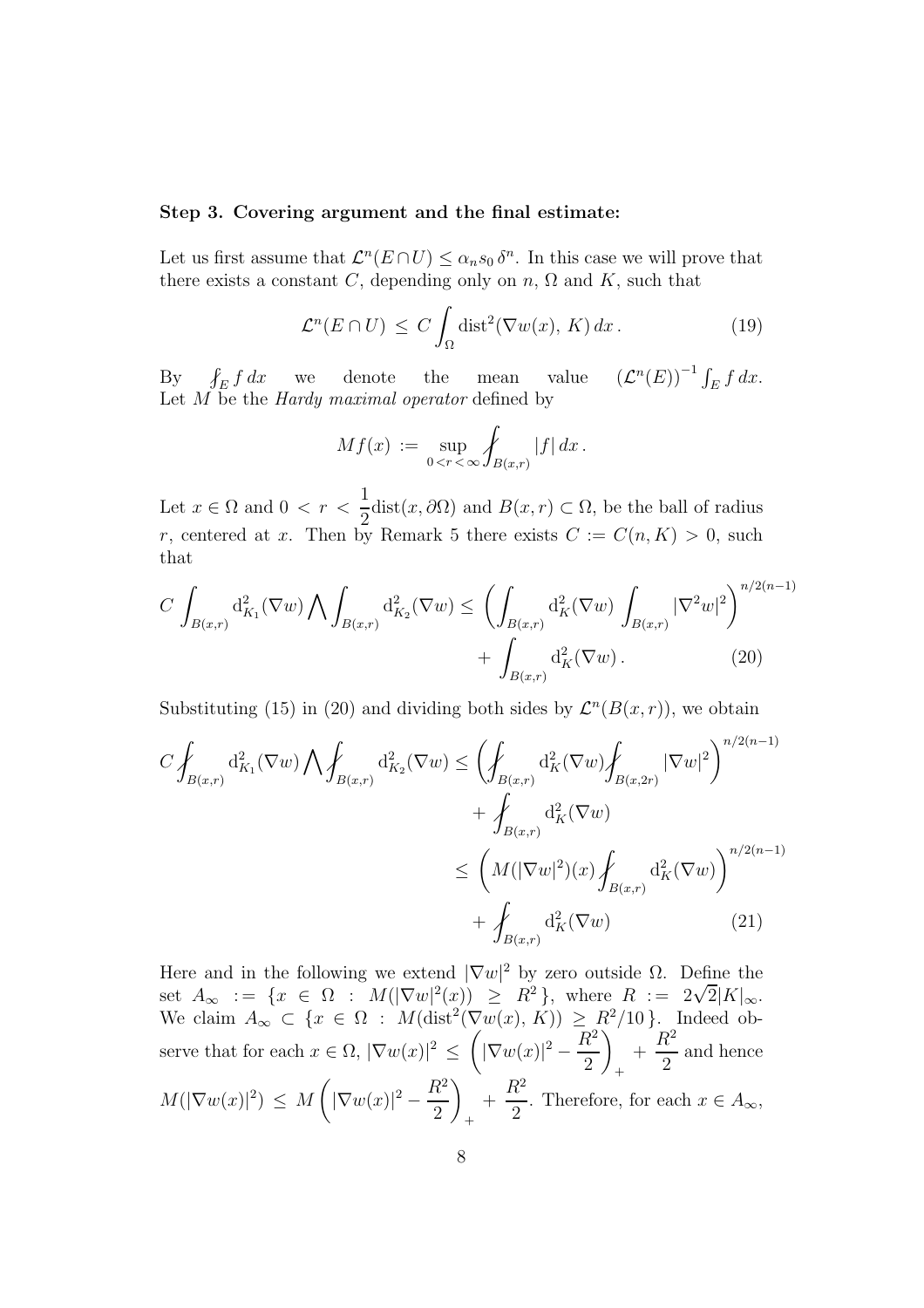$M\left(|\nabla w(x)|^2 - \frac{R^2}{2}\right)$  $\setminus$ + ≥  $R^2$  $\frac{0}{2}$ . By the definition of R, it is easy to verify that  $\bigg(|\nabla w(x)|^2-\frac{R^2}{2}$  $\setminus$ +  $\leq 4 \text{ dist}^{2}(\nabla w(x), K)$ . This yields the claim. Therefore by the weak  $L^1$  estimate for the maximal function (e.g. see Theorem 7.4 in [19])

$$
\mathcal{L}^n(A_{\infty}) \le \mathcal{L}^n\left(\{M(\text{dist}^2(\nabla w(x), K)) \ge R^2/10\}\right) \le C \int_{\Omega} \text{dist}^2(\nabla w, K). \tag{22}
$$

If  $\mathcal{L}^n(E \cap U \setminus A_\infty) = 0$ , then  $\mathcal{L}^n(E \cap U) = \mathcal{L}^n(A_\infty)$  and hence (19) follows from (22). Suppose  $\mathcal{L}^n(E \cap U \setminus A_\infty) > 0$ . By the Lebesgue point Theorem, there exists a set N of measure zero, such that for each  $x \in (E \cap U \setminus A_{\infty}) \setminus N$ there exists  $r_x > 0$  satisfying

$$
\frac{\mathcal{L}^n(E \cap U \cap B(x, r_x))}{\mathcal{L}^n(B(x, r_x))} = s_0.
$$
\n(23)

By smallness of measure of  $E \cap U$ , it follows that  $B(x, 2r_x) \subset \Omega$ . By Besicovitch covering Theorem there exists countable number of disjoint balls  $B(x_i, r_i)$  satisfying (23) such that

$$
\mathcal{L}^n(E \cap U \setminus A_{\infty}) \leq C \sum_{i \geq 1} \mathcal{L}^n(B(x_i, r_i)). \tag{24}
$$

Since for each  $i \geq 1$  we have dist $(\nabla w(x), SO(n)H) \geq \rho$  on  $B(x_i, r_i) \setminus E$  we deduce from (21) that for each  $x \in (E \cap U) \setminus A_{\infty}$ 

$$
s_0 \rho^2 \le \min(s_0 \rho^2, (1 - s_0) \rho^2)
$$
  
\n
$$
\le \min \left( \int_{B(x_i, r_i)} d_{K_1}^2(\nabla w), \int_{B(x_i, r_i)} d_{K_2}^2(\nabla w) \right)
$$
  
\n
$$
\le C \left( \int_{B(x_i, r_i)} d_K^2(\nabla w) \right)^{n/2(n-1)} + \int_{B(x_i, r_i)} d_K^2(\nabla w) \tag{25}
$$

Since  $r_i$  can be chosen smaller than 1 and  $\int$  $B(x_i,r_i)$  $d_K^2(\nabla w) \leq C\epsilon^2$ , from the above inequality we obtain

$$
\int_{B(x_i,r_i)} d_K^2(\nabla w) \ge C \left(s_0 \rho^2\right)^{2(n-1)/n} \mathcal{L}^n(B(x_i,r_i). \tag{26}
$$

Hence by summing over all i and by  $(24)$ , we obtain

$$
\mathcal{L}^n(E \cap U \setminus A_{\infty}) \le C \int_{\Omega} d_K^2(\nabla w). \tag{27}
$$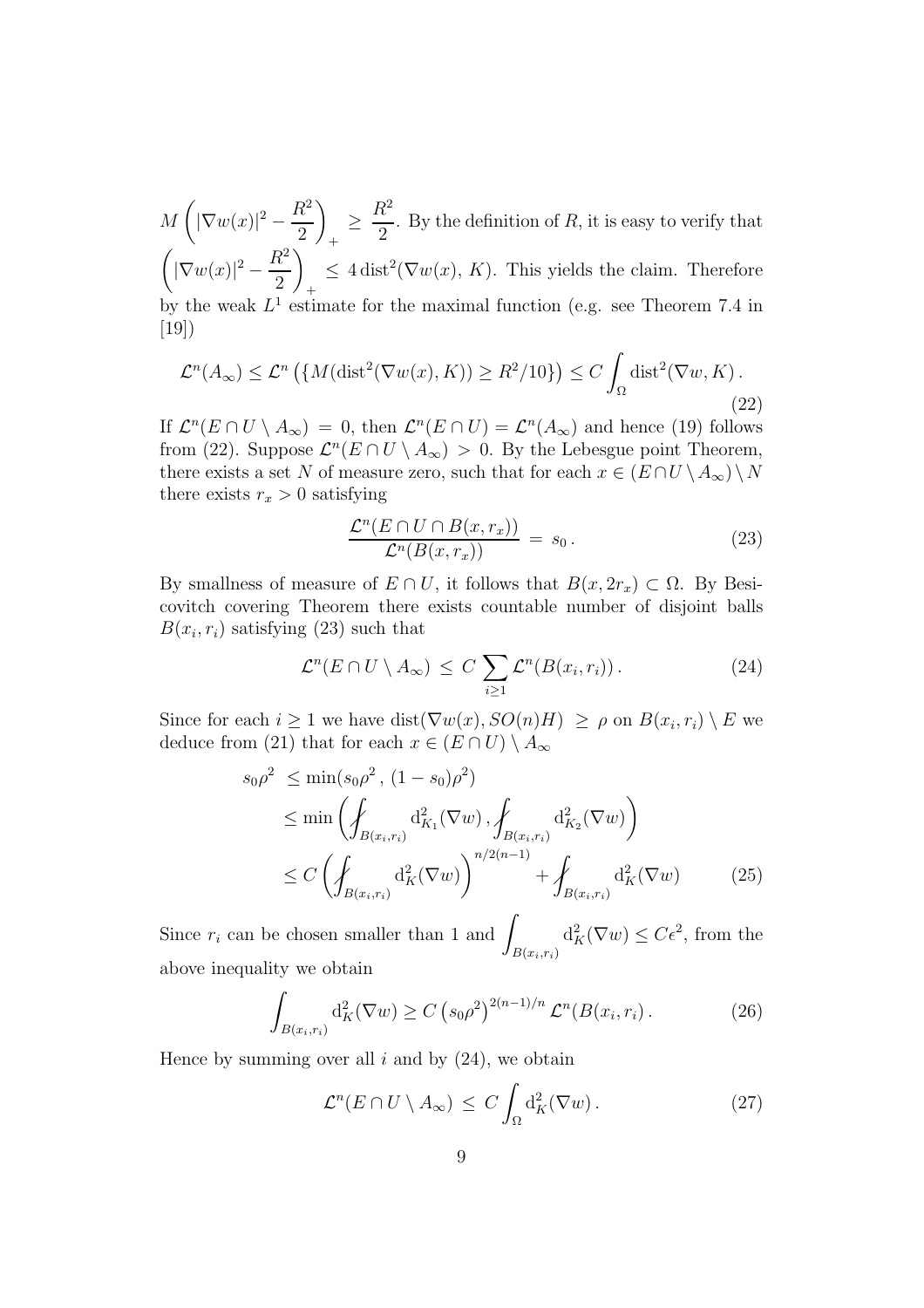Therefore the inequality  $(19)$  follows from  $(22)$  and  $(27)$ . Now from  $(19)$ , we obtain

$$
\int_{U} \text{dist}^{2}(\nabla w, SO(n)) = \int_{U \backslash E} \text{dist}^{2}(\nabla w, SO(n)) + \int_{U \cap E} \text{dist}^{2}(\nabla w, SO(n))
$$
\n
$$
\leq C \int_{U \backslash E} \text{dist}^{2}(\nabla w, K) + C \left[ \mathcal{L}^{n}(U \cap E) + \int_{U \cap E} \text{dist}^{2}(\nabla w, K) \right]
$$
\n
$$
\leq C \int_{\Omega} \text{dist}^{2}(\nabla w, K).
$$
\n(28)

Now the desired estimate follows from Theorem 1. If  $\mathcal{L}^n(U \setminus E) \leq \alpha_n s_0 \delta^n$ , we obtain the inequality (28) with  $SO(n)H$  instead of  $SO(n)$ . This finishes the proof of the Theorem 3.1. □

#### **Proof of Theorem 2.**

To establish the estimate up to the boundary we proceed as in [9] and make use of the following cube decomposition of  $\Omega$  (see Theorem 1 and Proposition 3, Chapter VI in [21] ).

**Proposition 3.2.** There exists a constant N, which depends only on the dimension n and a collection  $\mathcal{F} = \{Q_1, Q_2 \cdots\}$  of closed cubes, whose sides are parallel to the axes and having disjoint interiors so that

- $(i)$   $\Omega = \bigcup_k Q_k$
- $(iii)$  diam $Q_k \leq dist(Q_k, \partial \Omega) \leq 4 \text{diam} Q_k$
- (iii) each point in  $\Omega$  is contained in at most N of the enlarged concentric  $\textit{cubes } Q_k^*$ , where  $Q_k^* := x_k +$ 9  $\frac{8}{8}(Q_k - x_k)$  and where  $x_k$  is the center of  $Q_k$ .

As in the proof of Theorem 3.1 we may assume  $\|\nabla u\|_{L^{\infty}(\Omega)} \leq M$ , M being a constant depending on the domain  $\Omega$  and the  $\lambda_i$ . We again use the decomposition  $w = u - z$  as in the proof of Theorem 3.1. We now establish a weighted estimate for  $\nabla^2 w$  and then conclude by a weighted Poincaré inequality. Fix one of the cubes  $Q := \text{int}Q_k = \bar{x} + \left(-\frac{r}{2}\right)$ , r 2  $\int_0^{\overline{n}}$  of the above family F and denote  $Q^{\mu} := \bar{x} + \mu(Q - \bar{x})$  the concentric cube enlarged by a factor  $\mu > 1$ . From the assertion (ii) of Proposition 3.2 it follows that the enlarged cube  $Q^{\mu}$  is contained in  $\Omega$  for every  $1 < \mu < 2$ . We choose  $\mu > 1$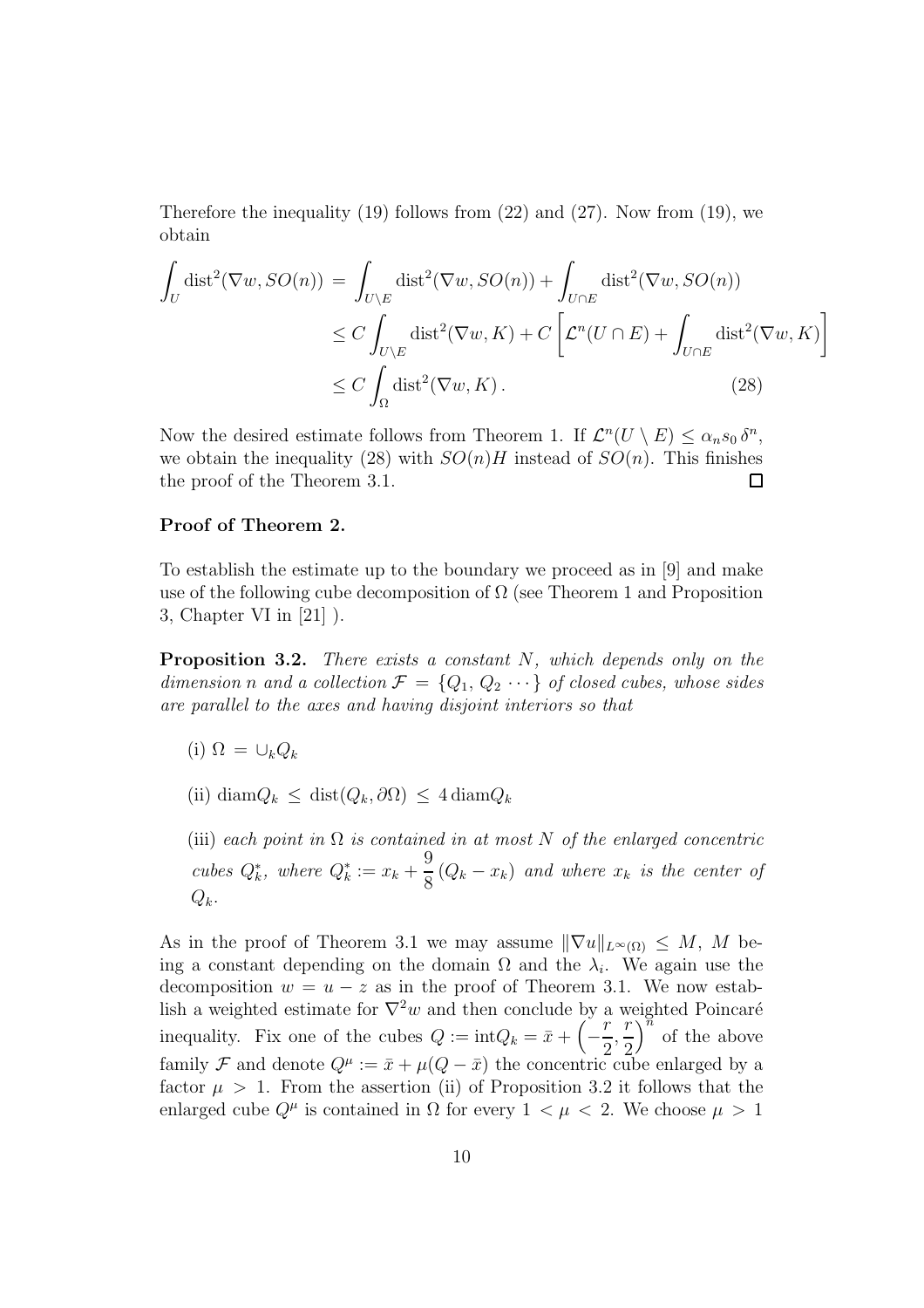such that  $\mu^2$  < 2. Now apply the local estimate of Theorem 3.1 to  $\Omega = Q^{\mu^2}$ and  $U = Q^{\mu}$ . Since the estimate (10) is invariant under dilations we get

$$
\int_{Q^{\mu}} |\nabla u - R_Q|^2 dx \le C(H, \mu) \int_{Q^{\mu^2}} \text{dist}^2(\nabla u, K) dx. \tag{29}
$$

By elliptic regularity we have

$$
r^2 \int_Q |\nabla^2 w|^2 dx \le \frac{C}{(\mu - 1)^2} \min_{F \in \mathbb{R}^{n \times n}} \int_{Q_k} |\nabla w - F|^2 dx. \tag{30}
$$

Hence by using (29) and the decomposition  $w = u - z$  we get

$$
\int_{Q} r^{2} |\nabla^{2} w|^{2} dx \le C(\mu, H) \int_{Q^{\mu^{2}}} \left( \text{dist}^{2}(\nabla u, K) + |\nabla z|^{2} \right) dx.
$$
 (31)

Now let  $\mu =$ 9 8 . Then assertion (ii) of Proposition 3.2 implies that

$$
\int_{Q_k} |\nabla^2 w|^2 \operatorname{dist}^2(x, \partial \Omega) dx \le C(n, H) \int_{Q_k^*} \left( \operatorname{dist}^2(\nabla u, K) + |\nabla z|^2 \right) dx
$$

$$
= C(n, H) \int_{\Omega} \left( \operatorname{dist}^2(\nabla u, K) + |\nabla z|^2 \right) \chi_{Q_k^*}(x) dx.
$$
(32)

Summation over  $k$  and the assertion (iii) of Proposition 3.2 and (16) yield

$$
\int_{\Omega} |\nabla^2 w|^2 \operatorname{dist}^2(x, \partial \Omega) dx \le C(n, H) N \int_{\Omega} \left( \operatorname{dist}^2(\nabla u, K) + |\nabla z|^2 \right) dx
$$
  

$$
\le C(n, \Omega, H) \int_{\Omega} \operatorname{dist}^2(\nabla u, K) dx.
$$
 (33)

To conclude the proof we write  $f = \nabla w$  and use a weighted Poincaré inequality of the form

$$
\min_{F \in \mathbb{R}^{n \times n}} \int |f(x) - F|^2 dx \le C(\Omega) \int_{\Omega} |\nabla f|^2 \operatorname{dist}^2(x, \partial \Omega) dx, \qquad (34)
$$

which is valid for  $f \in W^{1,2}(\Omega,\mathbb{R}^{n\times n})$ . This inequality is derived in [9] as an immediate consequence of the following estimate (see Theorem 1.5 of [18] or Theorem 8.8 of [13]):

$$
\int_U |g|^2 dx \leq C(U) \int_U (|g|^2 + |\nabla g|^2) \operatorname{dist}^2(x, \partial \Omega) dx
$$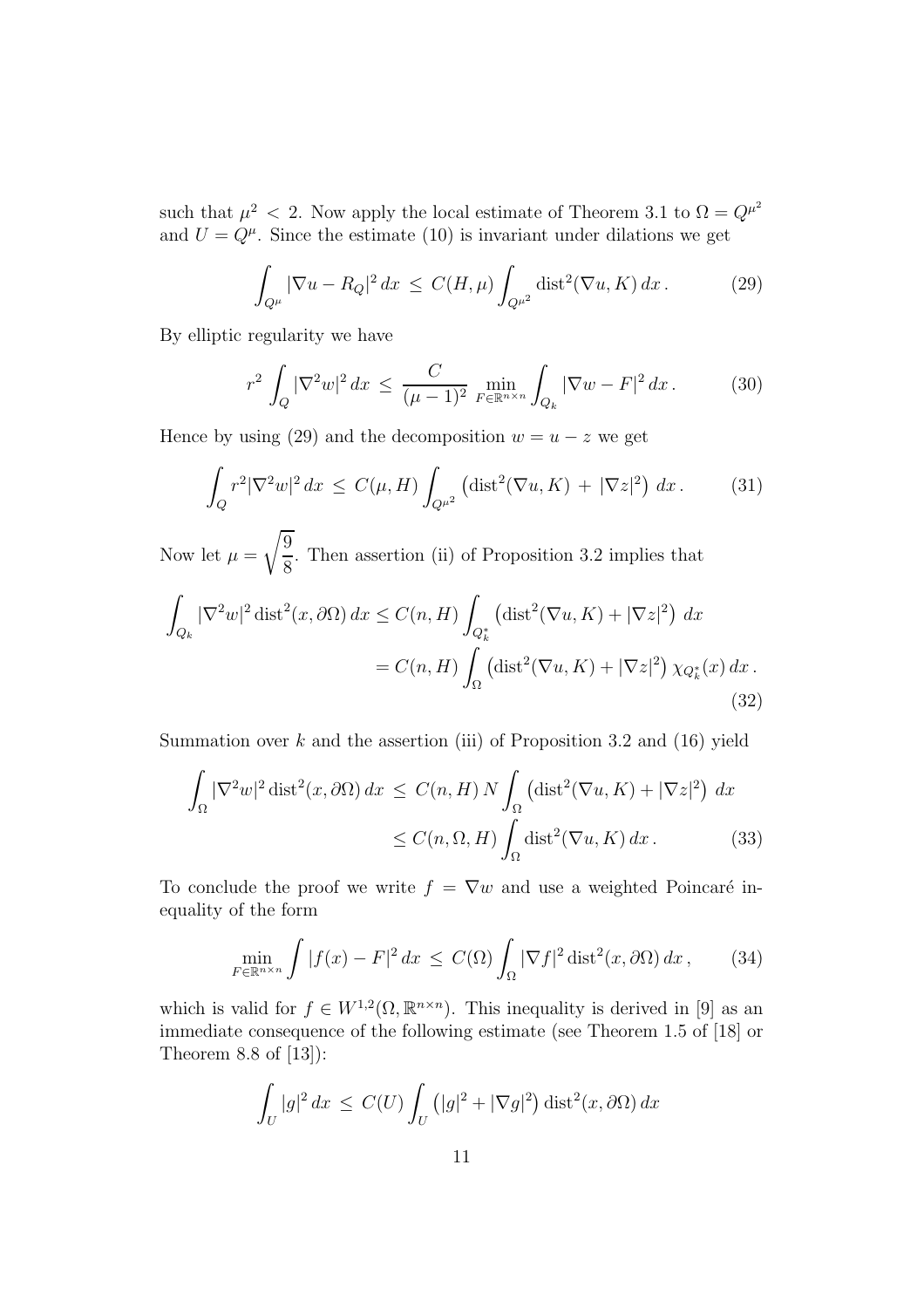for  $g \in W^{1,2}_{loc}(U) \cap L^2(U)$ . Apply the inequality (34) to (33) to obtain  $F \in$  $\mathbb{R}^{n \times n}$  such that

$$
\int_{\Omega} |\nabla u - F|^2 dx \le 2 \left( \int_{\Omega} |\nabla w - F|^2 dx + \int_{\Omega} |\nabla z|^2 dx \right)
$$
  
\n
$$
\le C \int_{\Omega} \text{dist}^2(\nabla u, K) dx. \tag{35}
$$

If  $F \in K$  we are done. Suppose  $0 \lt \delta := \text{dist}(F, K) = |F - R|, R \in K$ . From (35) it easily follows that

$$
\mathcal{L}^n(\Omega) \,\delta^2 \,\leq\, C \int_{\Omega} \text{dist}^2(\nabla u, K) \, dx \,,
$$

and hence

$$
\int_{\Omega} |\nabla u - R|^2 dx \le 2 \int_{\Omega} |\nabla u - F|^2 dx + 2\mathcal{L}^n(\Omega) \delta^2
$$
  
\n
$$
\le C \int_{\Omega} \text{dist}^2(\nabla u, K) dx. \tag{36}
$$

This finishes the proof of Theorem 2.

 $\Box$ 

# **References**

- [1] J. M. Ball and R. D. James, Fine phase mixtures as minimizers of energy. Arch. Rational Mech. Anal. **100** (1987), 13–52.
- [2] J. M. Ball and R. D. James, Proposed experimental test of a theory of fine microstructure and the two-well problem. Phil. Trans. Royal Soc. London A. **338** (1992), 389–450.
- [3] K. Bhattacharya and R. D. James, A theory of thin films of martensitic materials with applications to microstructures. J. Mech. Phys. Solids **47** (1999), 531–576.
- [4] M. Chipot and D. Kinderlehrer, Equilibrium configurations of crystals, Arch. Rational. Mech. Anal. **103** (1988), 237–277.
- [5] A. DeSimone and G. Friesecke, On the problem of two linearized wells. Calc. Var. Partial Differential Equations **4** (1996), 293–304.
- [6] G. Dolzmann, B. Kirchheim, S. Müller and V. Šverák, The two-well problem in three dimensions. Calc. Var. Partial Differential Equations **10** (2000), 21–40.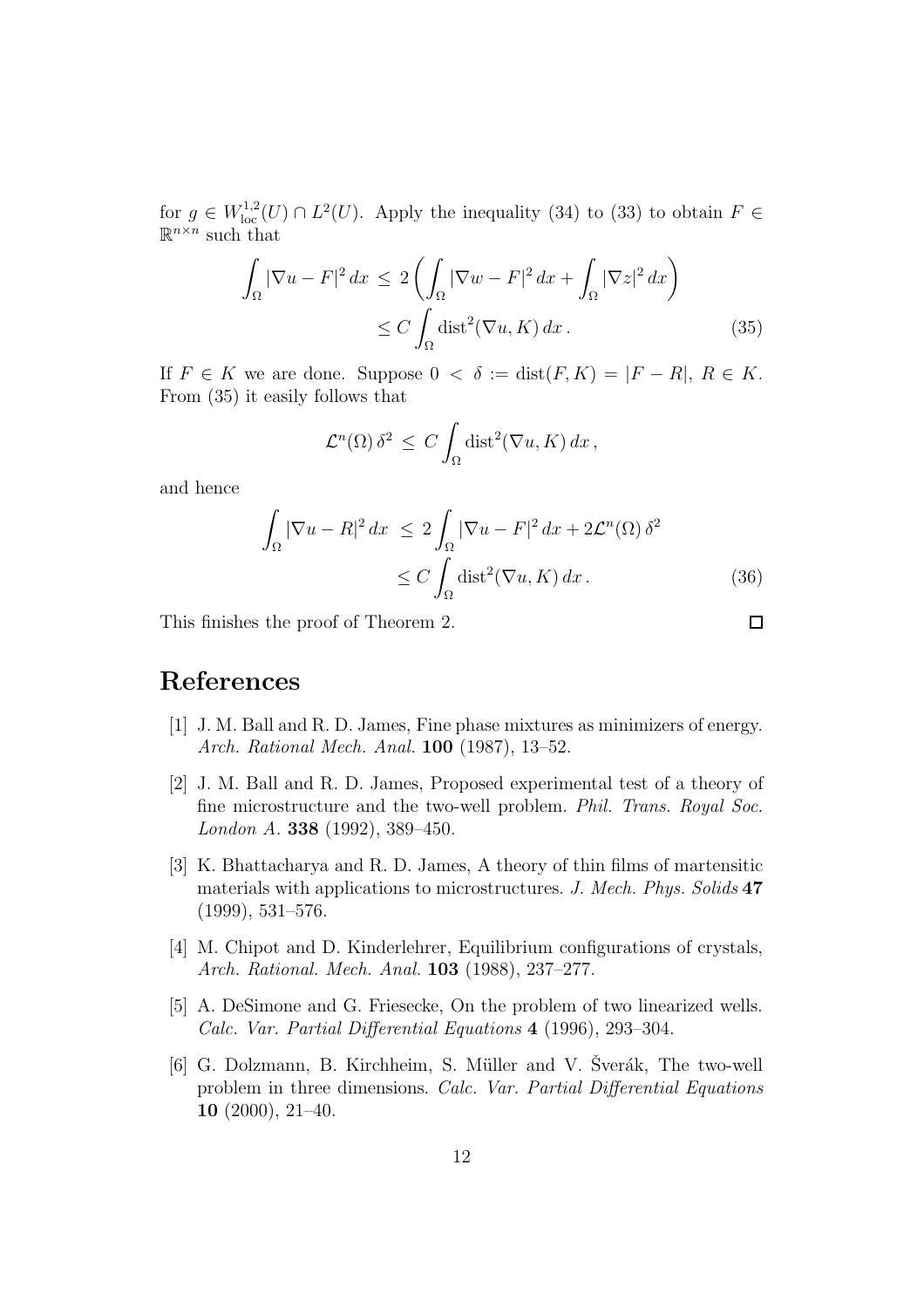- [7] G. Dolzmann, Variational methods for crystalline microstructure analysis computations. Lecture Notes in Mathematics **1803**, Springer, (2003).
- [8] G. Friesecke, R. D. James and S. M¨uller, Rigorous derivation of nonlinear plate theory and geometric rigidity. C. R. Acad. Sci. Paris Ser. I **334** (2002), 173–178.
- [9] G. Friesecke, R. D. James and S. Müller, A theorem on geometric rigidity and the derivation of nonlinear plate theory from three dimensional elasticity. Comm. Pure Appl. Math. **55** (2002), 1461–1506.
- [10] M. Giaquinta, Multiple Integrals in the Calculus of Variations and Nonlinear Elliptic Systems. Princeton University Press, (1983).
- [11] F. John, Rotation and strain. Comm. Pure Appl. Math. **14** (1961), 391- 413.
- [12] R. V. Kohn and V. Lods, Some remarks about two incompatible elastic strains. In Preparation.
- [13] A. Kufner, *Weighted Sobolev Spaces*. John Wiley & Sons, New York, (1985).
- [14] S. Luckhaus, Solutions for the two-phase Stefan problem with the Gibbs-Thomson law for the melting temperature. European J. Appl. Math. **1** (1990), 101–111.
- [15] J. P. Matos, Young measures and the absence of fine microstructures in a class of phase transitions. European J. Appl. Math. **6** (1992), 31–54.
- [16] C. B. Morrey, Multiple Integrals in the Calculus of Variations. Springer, (1966)
- [17] S. Müller, *Variational models for microstructure and phase transitions*. Calculus of variations and geometric evolution problems, Lecture Notes in Math., 1713, 85–210, Springer, Berlin, (1999).
- [18] J. Nečas, Sur une méthode pour résourde les équations aux dérivées partielles du type elliptique voisine de la variationelle. Ann. Scuola Norm. Sup. Pisa **16** (1962), 305–326.
- [19] W. Rudin, Real and Complex Analysis. Third edition. McGraw-Hill Book Co., New York, (1987).